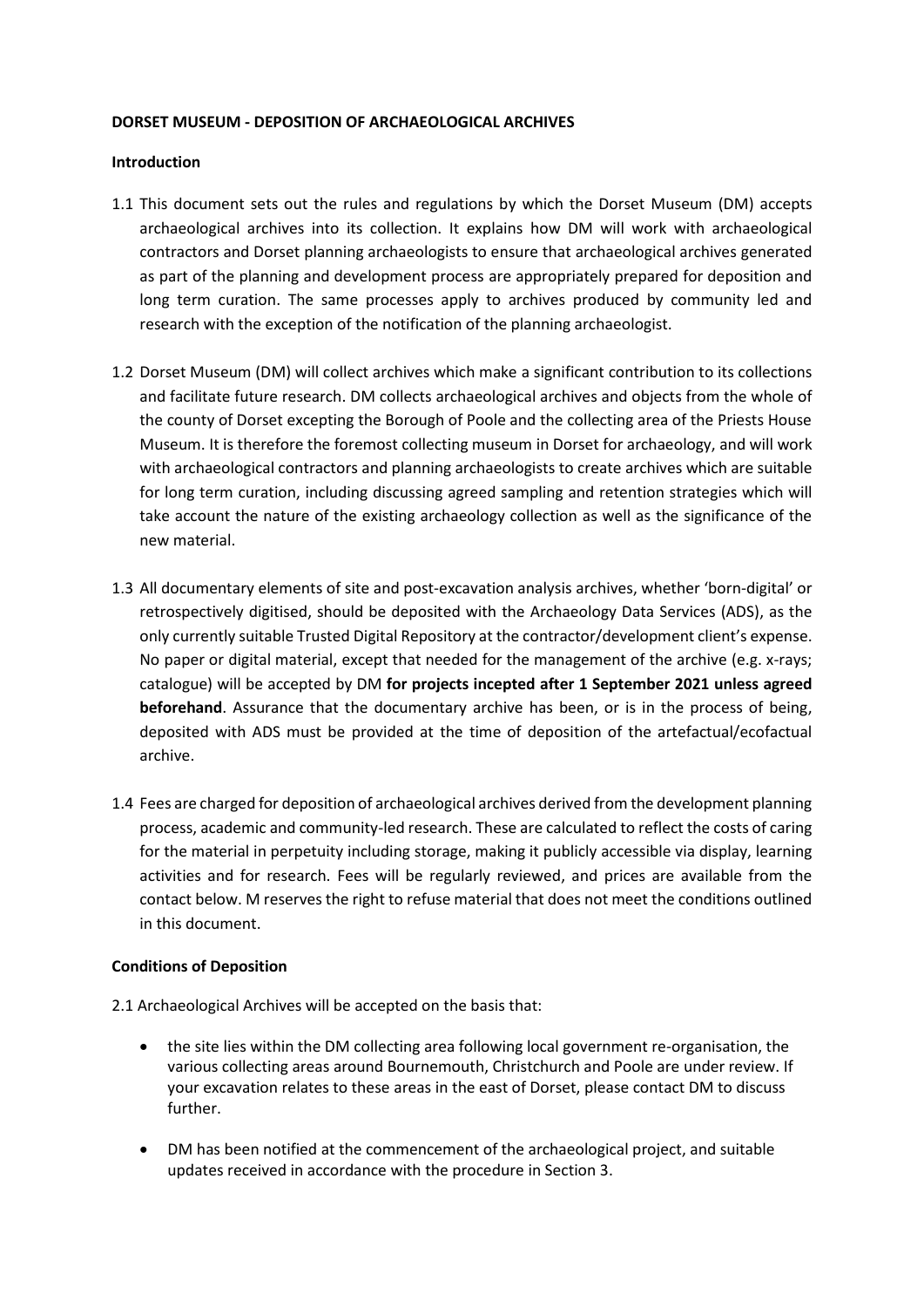- the fieldwork and post-excavation analysis are complete and the archive has been entirely compiled taking into account any sampling and retention strategies which have been agreed during the notification process and prior to deposition.
- all material to be accessioned by DM has a signed transfer of title either obtained by the depositor for DM, or a transfer to them so that they are in a position to transfer title to DM. Copyright in the material must also be assigned to DM.
- where human remains are included, there is an accompanying copy of an appropriate exhumation licence, faculty and associated correspondence, where appropriate (recognising that some material will not be recognised until post-excavation processing).
- Paper/digital archive has been deposited or is being deposited with ADS.
- Stabilisation or conservation work essential for the long-term preservation of finds within the archive has been completed by the excavator and is fully documented.
- An agreement has been made to pay the relevant deposition charges (which can be estimated but not finalised until the archive is organised on deposition).
- The documentation of the structure of the archive has been prepared to the standard specified in this document. This should include the rationale for archive selection (potentially utilising the CIfA Archives Selection Toolkit), listings of any material which has not been selected for long term curation and list all appropriate reference numbers associated with the archive, including HER/Event No and OASIS Reference. A summary synopsis of the site explaining its nature, chronology and significance, and a statement of potential of the artefacts/ecofacts should be provided. Documentation of the structure of the archive and any conservation records are not regarded as part of the documentary site archive for deposition with ADS, and must be supplied to DM to assist in long term curation.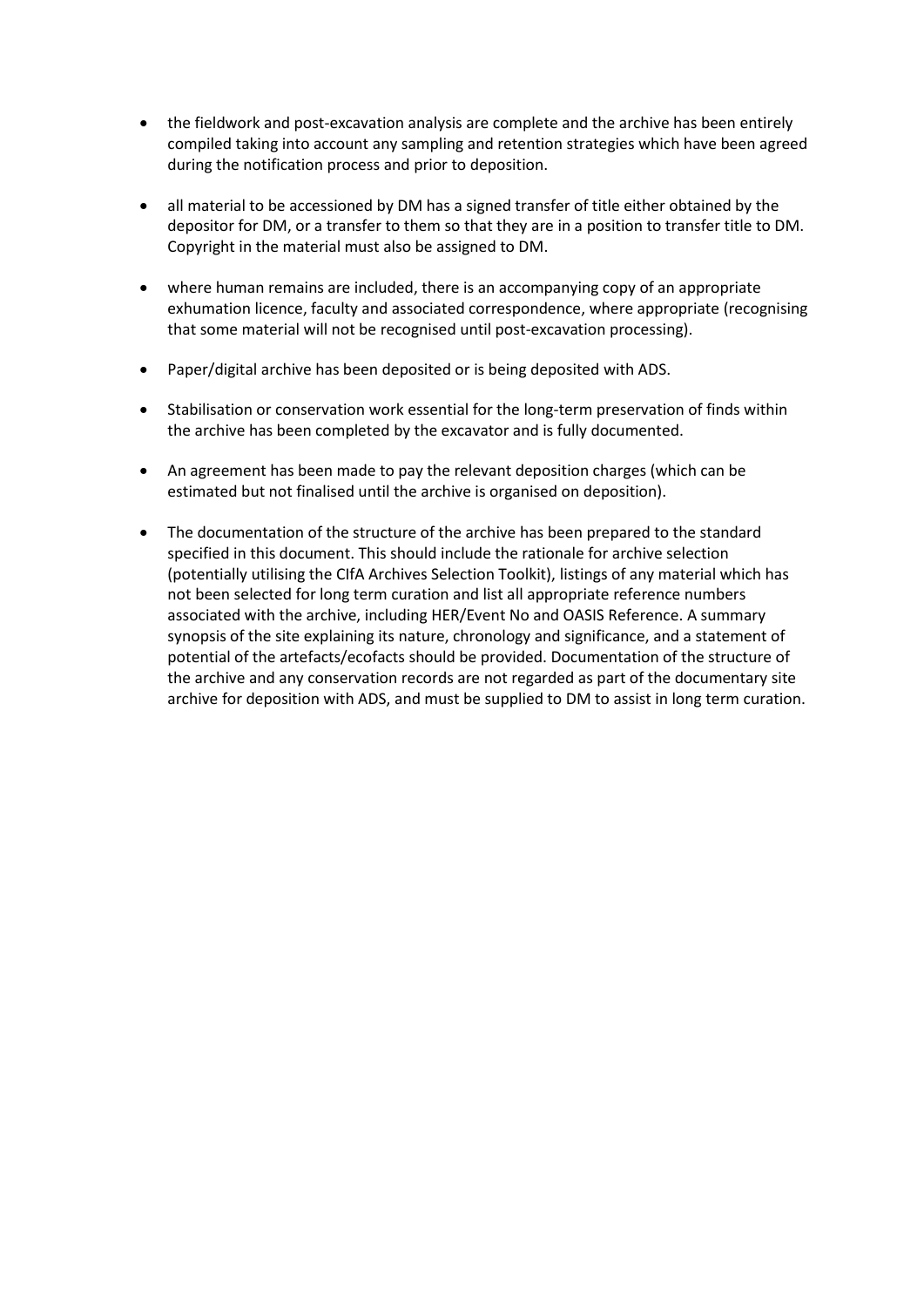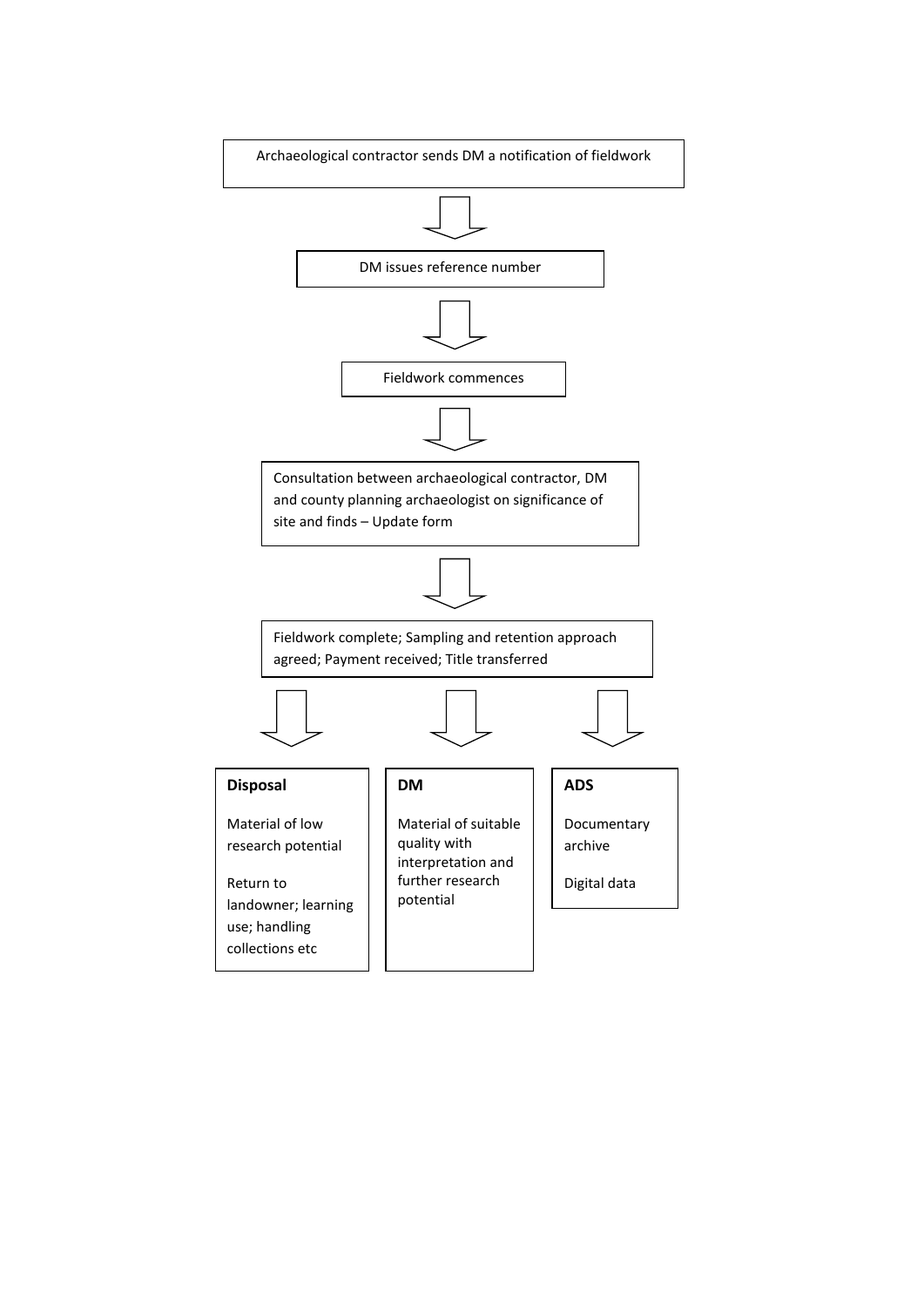#### **Notification of Archaeological Work to Dorset Museum**

- 3.1 As soon as the archaeological contractor has been commissioned to undertake an archaeological project within the DM collecting area they should complete a Notification of Fieldwork form and email or post it to the address below. DM will agree, in principle, to be the consulting museum, providing all of the information requested is supplied on the form. At this point the museum will issue a reference number which can be quoted in Written Schemes of Investigation (or project designs for non-planning cases), correspondence and quoted in submissions to OASIS and ADS. This number is used purely to enable DM to track archaeological activity and manage demand for resources. It does not commit DM to accepting material from the site into its collection. It provides an opportunity to commence consultation between the archaeological contractor, the planning archaeologist and DM.
- 3.2 A further update form should be completed and submitted to DM at the end of fieldwork when the scale and nature of the archive is clearer. Discussions may be appropriate at this point in order to further refine retention policies, and advice needed from specialists to inform the eventual form of the archive.

Contact details:

Elizabeth Selby, Director of Collections and Public Engagement Dorset Museum

Telephone: 01305 262735 Email: collections[@dorsetcountymuseum.org](mailto:collections@dorsetcountymuseum.org)

#### **Collections Development committee**

- 4.1 All acquisitions to DM are subject to consideration by a committee of the museum curatorial team, and this includes the accepting of archaeological archives. The committee will use information from the Notification process to manage resources, but is also the body which will make the decision as to the acceptance and form of archives, taking into account the needs of developers under the National Planning Policy Framework to be able to enable the long term availability of researchable archives from development sites. It is important, particularly with larger and complex archives to maintain contact and conversation with the museum so that the curatorial team will be appropriately briefed when it makes its considerations rather than delay the deposition process by having to refer back to contractors/depositors for further information.
- 4.2 The committee will take into account the significance of the site and material, the future research potential of the archive, the needs to retain a representative sample of material of all dates across the county, the current composition of the collection and the interpretation potential of the material. On some occasions it may be necessary to view material at the depositor's premises, by arrangement; copies of draft reports may be requested to understand the nature and potential of the various parts of an archive.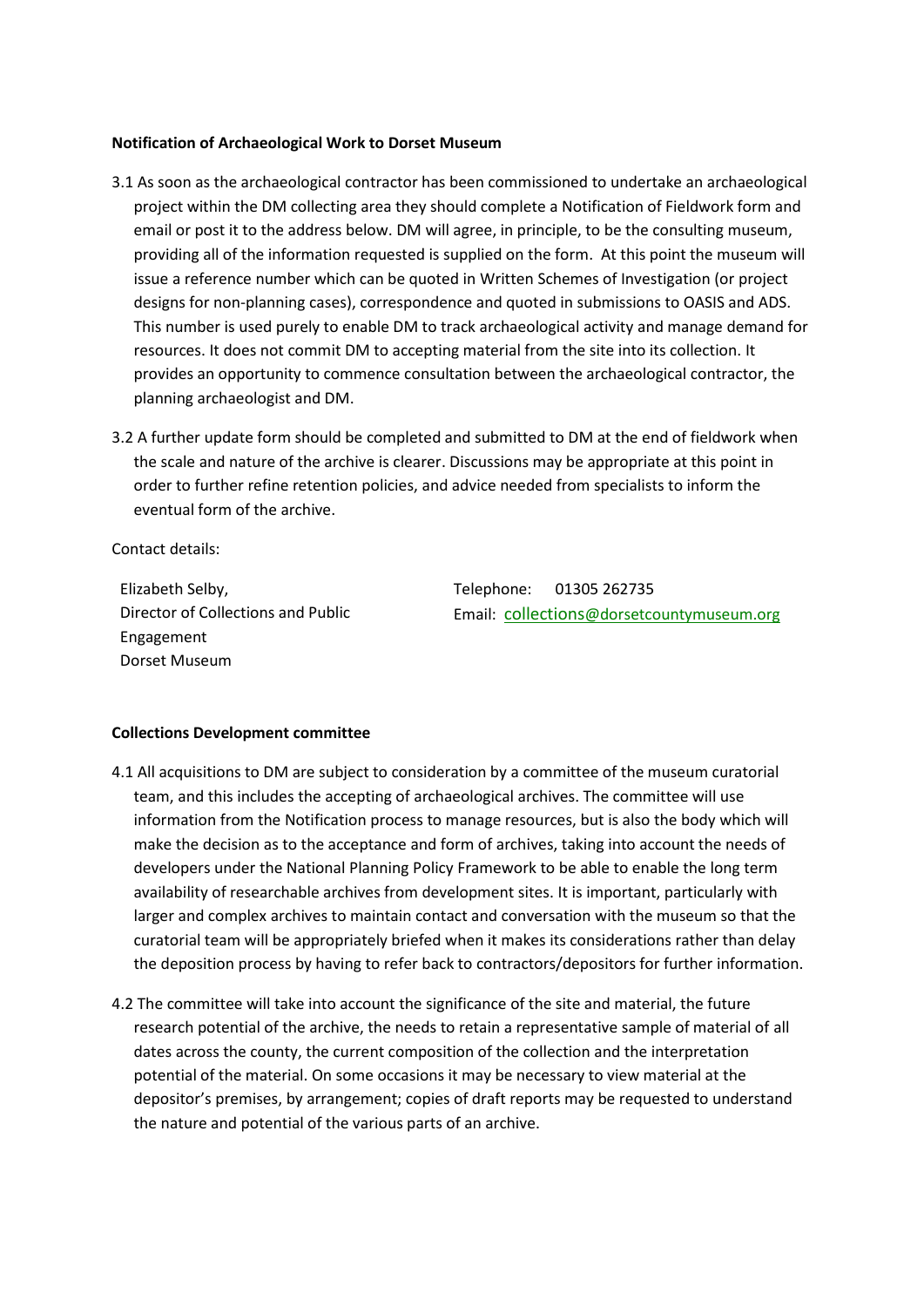# **Documentary and Digital Archive (Site and post-excavation analysis records)**

- 5.1 From **1 September 2021**, DM will no longer be accepting paper archives (including photographs, negatives etc) or digital material on CD or transferred by other means, except in particular circumstances (e.g. some stable media drawings). **This applies to projects incepted after 1 September 2021 – please contact DM to discuss legacy archives.** For new projects this approach can be varied by arrangement for specific sites where these types of documents are useful as part of the record of investigation or for interpretation/display purposes. Specifically this may relate to original site drawings on stable media. Please use the notification process to begin any conversations around the nature of the archive which may require special arrangements.
- 5.2 All 'paperwork' should be digitized and along with the born digital data, deposited with a trusted repository; at present the only suitable recognized repository is the Archaeological Data Service (ADS).
- 5.3 An OASIS entry number should be provided on all notification forms. At deposition of the physical archive, evidence that deposition of the documentary archive has been or is being deposited with ADS must be provided.
- 5.4 Information on the requirements of the ADS are available at: archaeologydataservice.ac.uk/

## **Documentation to accompany the archive**

- 6.1 Notwithstanding the deposition of documentation created during the archaeological project with ADS, all physical archives should be accompanied by documentation which explains the structure of the archive. This must be provided at the time of entry of the archive into the museum; it may be included in the report, but this should be identified to staff. This should comprise:
	- Notification number, OASIS number and contractors Site code
	- Site name and location
	- Type and date of fieldwork
	- Brief description of the work, including chronological range, types of features, and comment on the significance of the archaeology and finds
	- Documentation of the archive selection procedure for the project, potentially utilising the CIfA Selection Toolkit (available at http://cifa.heritech.net/selection-toolkit)
	- Brief description of any recommendations for future research potential
	- Record of all stabilisation and conservation work carried out on individual objects
	- Ministry of Justice Exhumation licences or relevant Faculty documentation
	- X-rays of metal objects
	- Transfer of Title from the freehold landowner, where this has been assigned to the contractor (see below).
	- Catalogue of materials by context. For large sites an excel spreadsheet would be helpful, arranged with the materials in the sequence of categories used by DM for accessions subnumbers (see **Appendix 1 for the sub-numbers**).
	- Description of sampling strategies and listing of all materials discarded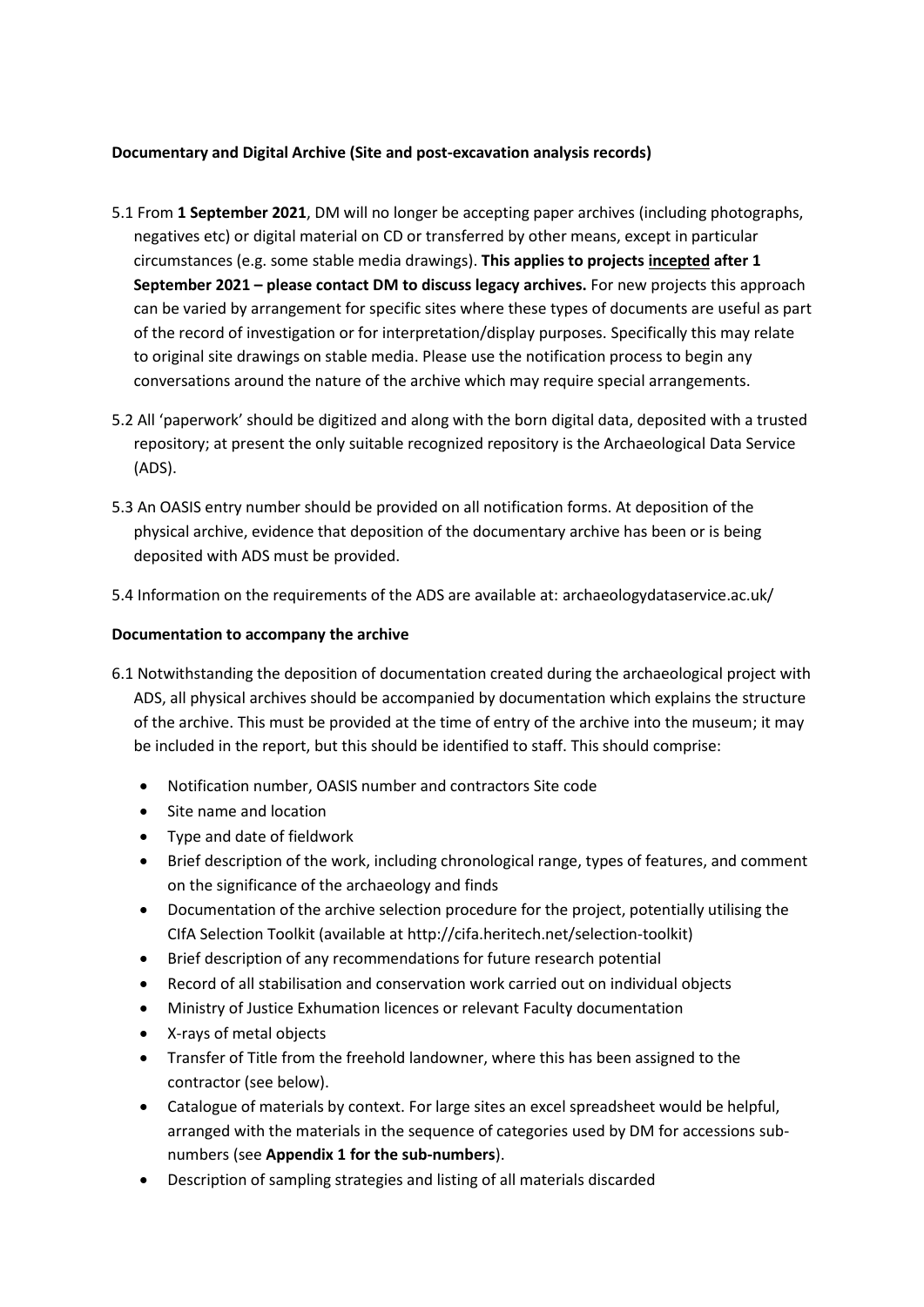# **Transfer of Title and Assignment of Copyright**

7.1 All elements of an archaeological archive accessioned by DM must have title transferred to DM. This occurs on the museum Entry Form. The depositor is the signatory to the museum documentation and therefore needs to obtain a transfer of title in the material from the freehold landowner(s) to themselves to enable the ultimate transfer to the museum. Copyright to the archive must be made available to DM for unrestricted internal use of the archive. This is also done via the Entry Form.

## **Preparation of the Archive**

## *Essential conservation of objects*

8.1 All essential conservation of archaeological objects which will ensure their long-term stability must be completed prior to deposition of the archive at the developer's expense. Where appropriate, conservation issues should be discussed with DM in advance of work being carried out. Full records of any conservation work and treatment carried out need to be included in the archive. X-rays must be supplied with all metal items in order to provide baseline condition information against which objects can be monitored. All conservation work must be carried out by a professional conservator.

## *Organisation of the archive*

- 8.2 Materials should be arranged and boxed by material type (bearing in mind the categories in Appendix 1), bagged and labelled with their contextual information and where appropriate other identification (e.g. sample numbers, registered finds etc). Where individual artefacts have been identified within specialist reports these items should be individually identified within the archive and cross referenced to the catalogue.
- 8.3 Please bear in mind that the way the archive is ordered, numbered and catalogued will assist museum staff and future researchers.

# *Bulk finds (pottery, bone, slag, etc)*

- 8.4 All bulk finds must be appropriately cleaned. The only exceptions are where it is thought cleaning will destroy important evidence regarding the function or use of an object e.g. residues on ceramics. All finds must be fully dry before bagging to ensure that there is no mould growth. All bulk finds should be bagged in clean and undamaged self-seal polythene bags of at least 200 gauge with three white write on panels of a suitable size for the contents.
- 8.5 All bags must be clearly marked with the contractor's site reference and contextual information; it may also include 'Special finds' numbers; sample numbers and numbers assigned by a specialist which should relate to the catalogue. Accession numbers will be added after accessioning by museum staff. Permanent Information should be written onto the bag using an archive grade permanent black marker pen. All bags should be carefully sealed.
- 8.6 It is not required for all bulk finds to be marked. Finds may be marked where material requires it for analysis (e.g. checking refitting pottery from different contexts) or where material is destined for display and an arrangement has been made in advance of deposition with the curatorial team.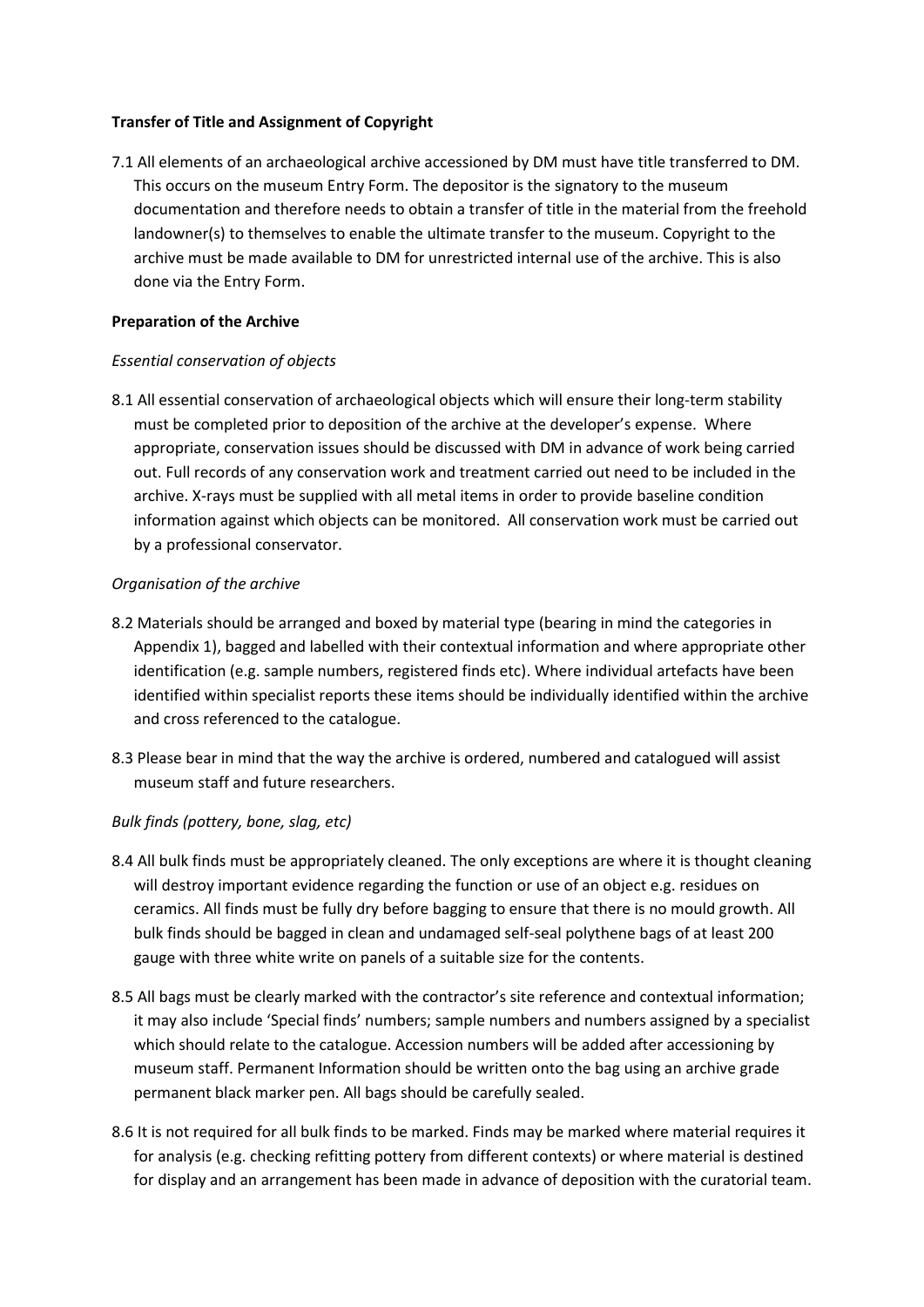- 8.7 On finds where the application of paraloid B72 diluted with acetone will not damage the object, a layer of paraloid should be applied and the number written onto the paraloid when it has dried. This should be done using a mapping pen and black 'Indian' ink. White ink should be avoided. 'Windsor & Newton' or equivalent quality water resistant drawing ink made from a lightfast pigment in a shellac solution is appropriate. A top coat of paraloid should be added to ensure the longevity of the number.
- 8.8 Bags should only hold an appropriate amount of material for their size. For heavy materials where there is a large amount of material from a context it is better to split the material into several bags rather than use very large bags – the weight of the material and edges on bone/pottery can over time cause tears in the plastic when the bags are moved. Bags which contain bulk metal finds (e.g. nails) should be perforated to prevent the build-up of harmful micro-environments.

#### *Boxing up*

- 8.9 Bagged up bulk finds should be placed in low acid boxes. The standard box employed by DM is 280 x 210 x 450mm. If the size of individual objects cannot be accommodated (e.g. large lithics) these need to be individually marked and have a low acid label with all of the appropriate information attached using unbleached cotton tape.
- 8.10 Finds boxes are often stored on high level shelves and, as such, become dangerous to lift if they are too bulky or heavy. Please do not over fill boxes or exceed c. 10kg in weight per box.
- 8.11 Apart from small sites, where all the finds will fit into one box, materials should not be mixed. Boxes should not mix finds of significantly different robustness, and in mixed boxes heavier materials must not be placed on top of more fragile material. All bags should be packaged upright with the material in context sequence, or in mixed boxes, material and context sequence.
- 8.12 Boxes will be labelled by DM after accessioning. However, the site code, and where necessary a box number which relates to the catalogue, should be written on one end of the box.

## *Small/special finds*

- 8.13 All small finds must be cleaned and, where necessary, treated by a professional conservator to ensure their long-term preservation. Where possible, they also should be marked using their unique identifying number. Objects should be marked discreetly. The marking should not detract from the potential display of the object.
- 8.14 In general, small finds need to be housed in more protective storage than bulk finds, as they are usually more delicate in nature. Very robust 'small finds' may treated as bulk finds. Moderately robust small finds can be cushioned on a layer of polyethelene 'jiffy' foam in a polythene bag. The object should be visible through the clear side of the bag. All bags should be perforated. These can be packed in Really Useful boxes packed with plastizote cut to size. More delicate small finds should be housed in clear, non-hinged, polystyrene 'crystal' boxes or small Really Useful boxes in plastazote inserts. These should consist of a layer of plastazote, which fits into the bottom of the box, and a top layer, which has a cut-out in the shape of the object, into which the object is placed. The object should be visible through the lid of the box. Where possible, a layer of PEL wet strength repair tissue should be placed between the object and the cut-out to enable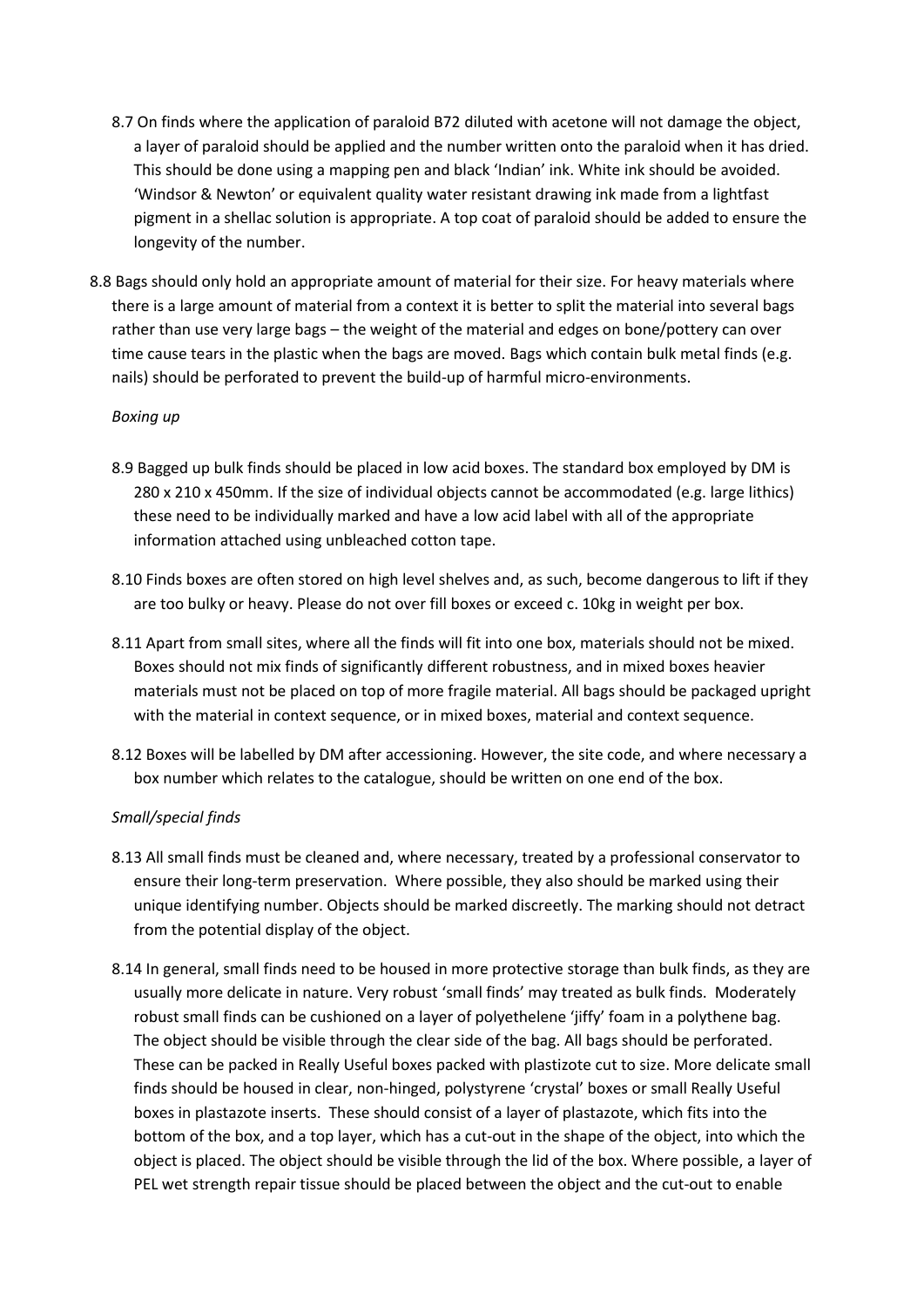removal without grasping the object. Where necessary additional pieces of plastazote should be positioned to prevent the object moving. The special find crystal box should be placed in a polythene bags and marked with the SF number, Site code, etc.

- 8.15 Packaged metal small finds and other small finds, which need to be kept in regulated microenvironments, should subsequently be packed with humidity absorbing crystals. Silica gel stored with ferrous objects should be pre-conditioned at below 15% relative humidity. With nonferrous metals the silica gel should be pre-conditioned to below 35% relative humidity. Where using colour change gel, please indicate the nature of the change on the bag (e.g. blue to red) Individual crystal boxes and small/special finds bags should be packed within a polythene 'Stewart' or Really Useful box which should also have a humidity indicator strip placed inside. This needs to be visible from the outside of the box.
- 8.16 Larger metal or composite objects may need to be housed in their own Stewart boxes or preferably Really Useful boxes. Again, these finds should be supported by plastazote, have a regulated micro-environment provided by refreshable indicating silica gel and a humidity indicator strip. Please discuss such objects with the museum prior to deposition.
- 8.17 Where bags are used, these should be labelled as for bulk finds. The same information should be included in 'crystal boxes' by inclusion of a Tyvek label, and writing the site code, context and other object reference number using or a permanent marker pen onto the plastazote beside the object, and also onto the lid of the box where it does not obscure the view of the contents. Where crystal boxes are too small to be labelled, they should be put inside a perforated labelled polythene bag with the find showing through the clear side of the bag. All 'Stewart'/Really Useful boxes should be labelled on both the box and the lid with the site code, and have a Tyvek label included.

## *Outsize Objects*

8.18 Some objects, whether bulk finds or small finds, are too large for standard packaging. Items such as large timbers or stone carvings may not require packaging for storage but may sit directly on a shelf. Other items may require bespoke packaging. All materials must be of a conservation standard. All items should have a tyvek label marked with the site number, contextual information and any other unique identifying number in archival pen and be attached using soft unbleached cotton tape. Heavy objects should be delivered on a board with prior notification as to weight and lifting requirements.

## *Charges*

8.19 The standard rate of charges are £100 per box + VAT. This is for a standard DM box. Outsize or awkwardly shaped objects are also subject to a charge, but should be discussed with the museum in advance. You will need to supply full invoicing information. From April 2022 box charges will increase by 2.5% and thereafter every year at the start of the new financial year.

# *Delivery*

8.20 Delivery of archives must be arranged in advance to ensure that someone is available to receive the material and prepare the appropriate entry documentation. Please give at least two weeks'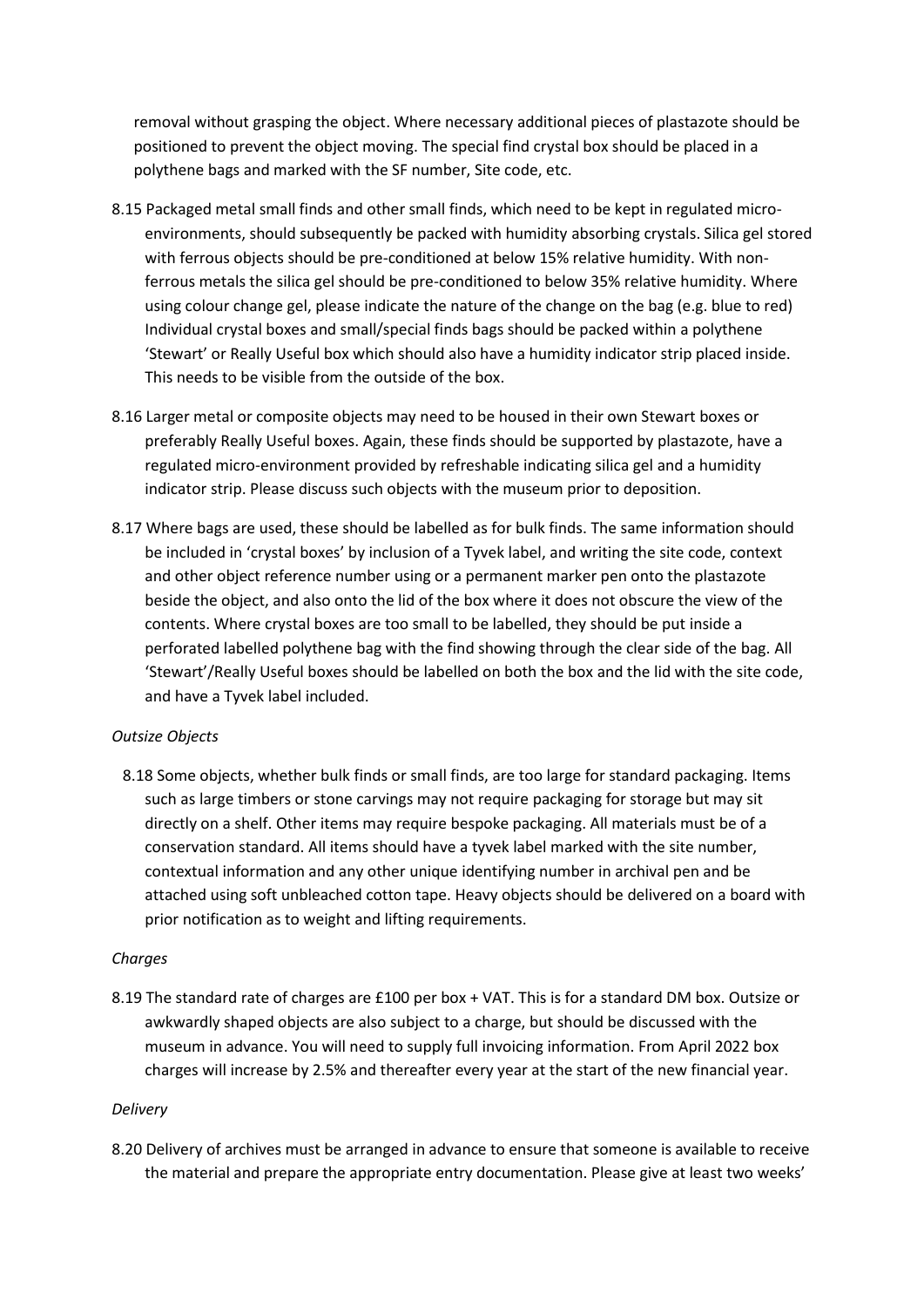notice of intended delivery. The delivery address will be confirmed to you when you make delivery arrangements. Please note that parking is very limited and constricted.

# **Deposition of archaeological materials outwith the normal creation of archaeological archives**

9.1 On occasion individual objects or small groups of objects will be offered to or acquired by the museum. This may be via the Portable Antiquities Scheme or the Treasure process or from private collections offered to the museum by individuals. All such potential acquisitions will be considered by the Collections Development Committee. The provisions of these instructions do not apply in these cases.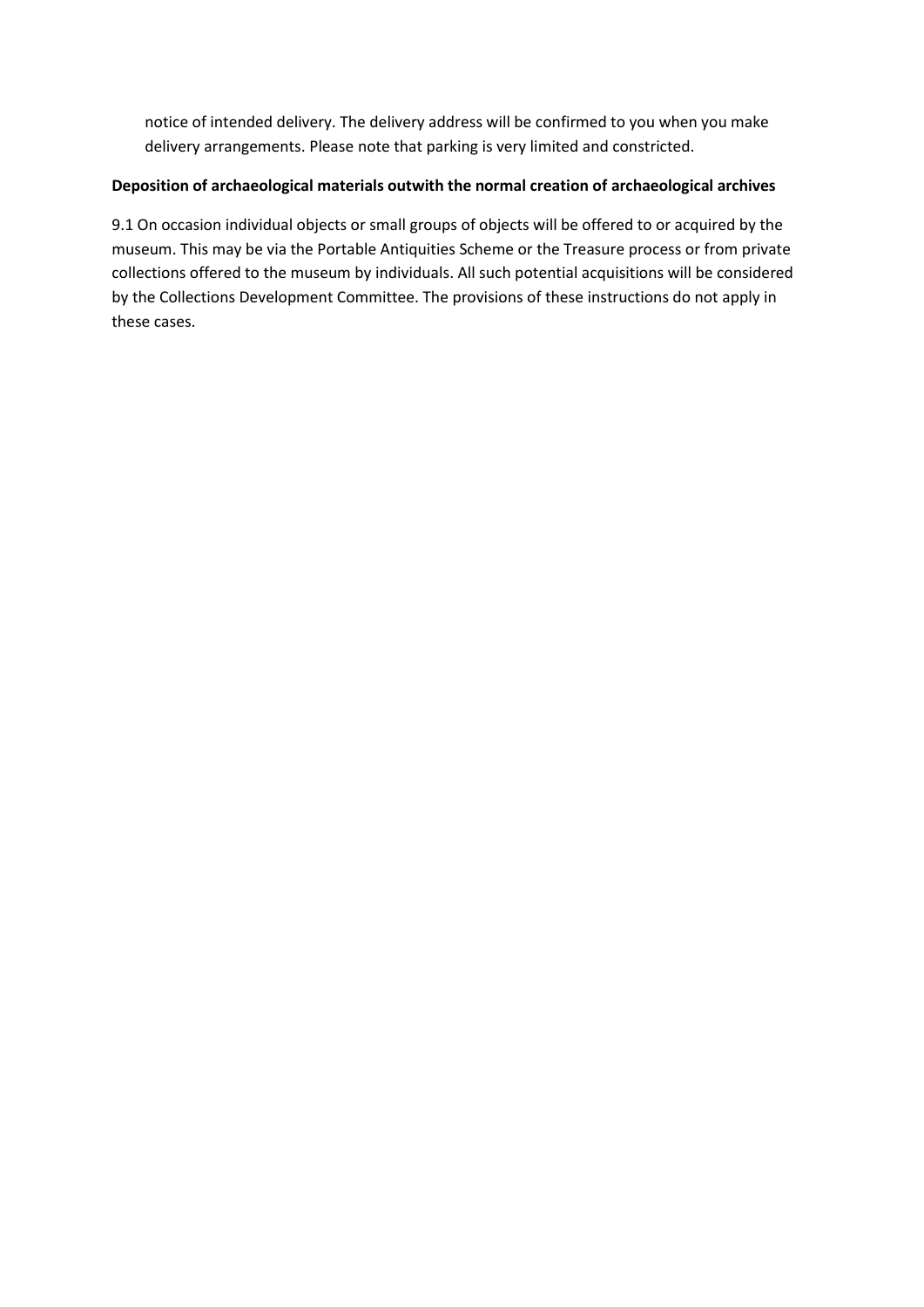#### **APPENDIX 1 -** ACCESSION NUMBERS - SUB-NUMBERING SYSTEM

- .1 Stone
- .2 Shale
- .3 Flint
- .4 Jewels
- .5 Pottery
- .6 Clay
- .7 Plaster
- .8 Glass
- .9 Plastic
- .10 Slag
- .11 Lead
- .12 Tin
- .13 Iron
- .14 Cu Alloy
- .15 Mercury
- .16 Silver
- .17 Gold
- .18 Animal Bone
- .19 Human Bone
- .20 Miscellaneous Organic
- .21 Miscellaneous Inorganic
- .30 Photographs
- .31 Photographic Negatives
- .32 Photographic Slides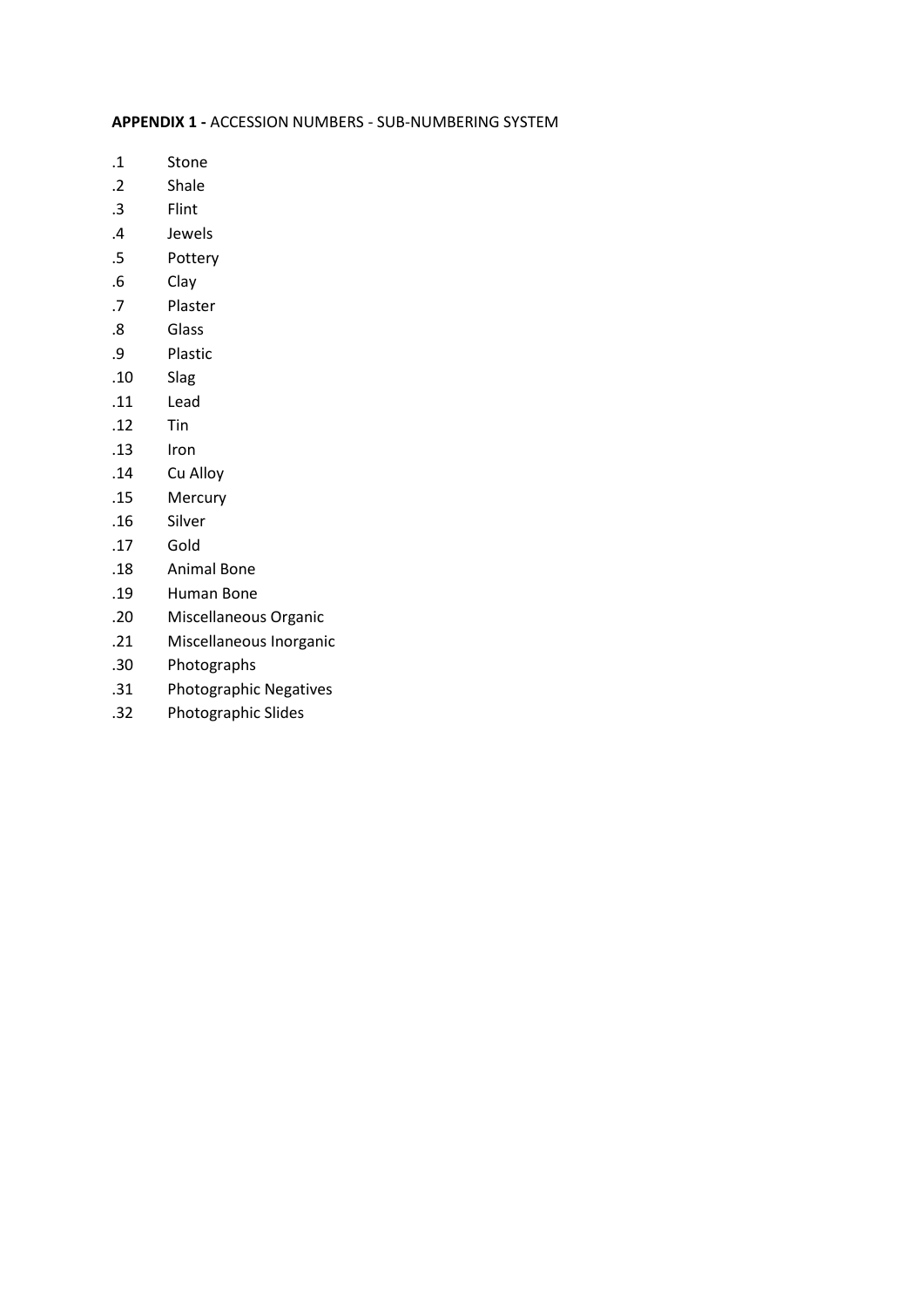## **APPENDIX 2 – NOTIFICATION OF FIELDWORK FORM**

# **ARCHAEOLOGICAL CONTRACTOR/DEPOSTING ORGANISATION:**

| Archaeological<br><b>Contractor/depositing</b><br>organisation:                                                |  |
|----------------------------------------------------------------------------------------------------------------|--|
| Project commencement date:                                                                                     |  |
| Type of fieldwork (e.g.<br><b>Evaluation, Excavation,</b><br><b>Monitoring and Recording):</b>                 |  |
| Name and address of landowner<br>or possessor of title:                                                        |  |
| <b>Project Manager and contact</b><br>phone number:                                                            |  |
| <b>Site Name:</b>                                                                                              |  |
| Site code:                                                                                                     |  |
| <b>Site Address including postcode:</b>                                                                        |  |
| NGR:                                                                                                           |  |
| <b>OASIS Number:</b>                                                                                           |  |
| <b>Planning Authority:</b>                                                                                     |  |
| <b>Application/Permission/Consent</b><br>number:                                                               |  |
| <b>Quantity of material expected</b><br>(boxes):                                                               |  |
| Any particular material<br>requiring specific conditions<br>(e.g. waterlogged materials,<br>organic materials: |  |